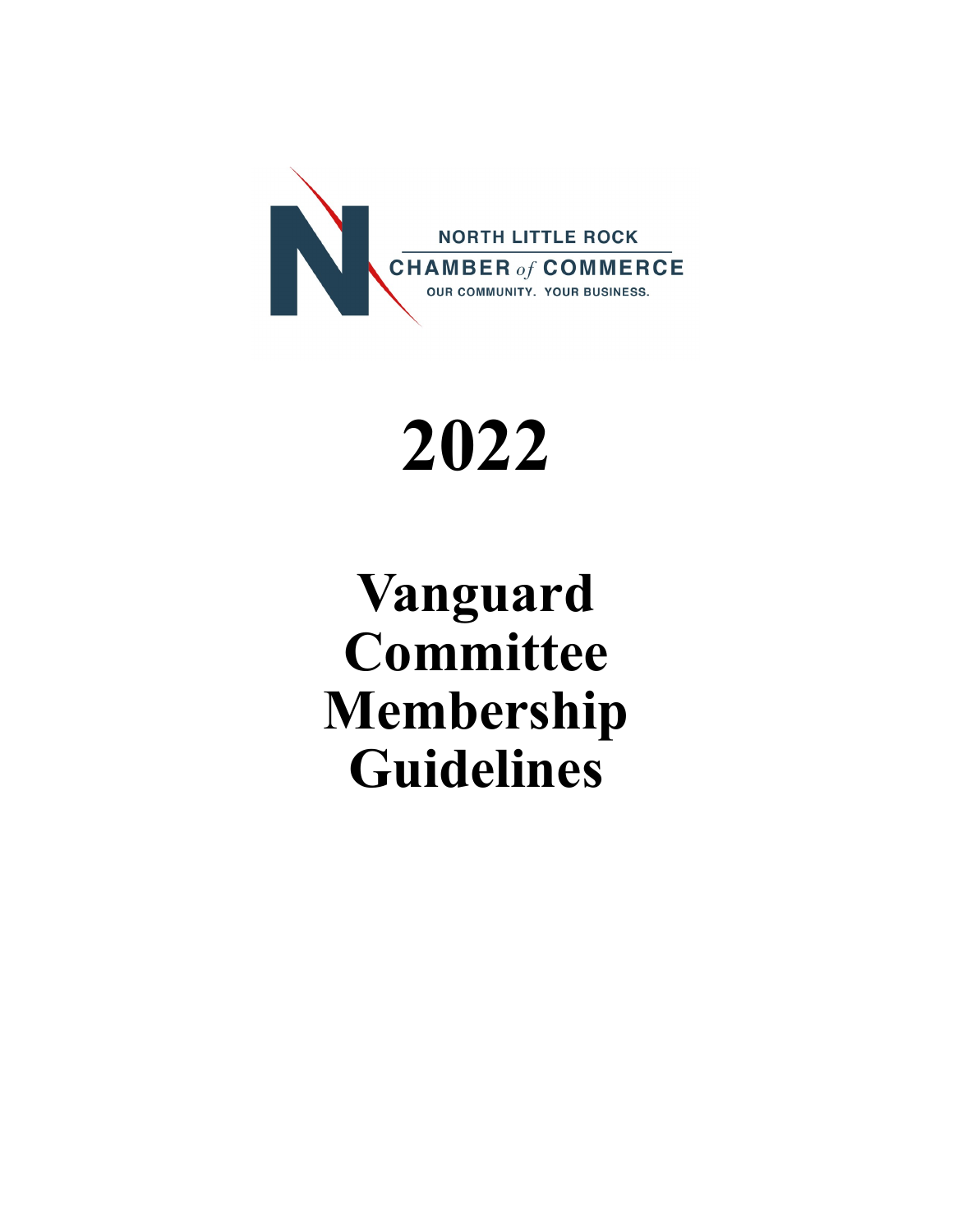## **2022 NORTH LITTLE ROCK CHAMBER OF COMMERCE VANGUARD COMMITTEE PROGRAM MISSION AND GUIDELINES**

Vanguard volunteers serve the North Little Rock Chamber of Commerce by sharing knowledge about Chamber services, programs, activities and by spreading enthusiasm about Chamber involvement and participation. Vanguard Members serve as "ambassadors" to newly recruited members of the Chamber, increasing communications with new members and increasing the number of renewing members. The North Little Rock Chamber of Commerce Vanguard Committee members represent the Chamber at various business and community activities, performing as the Chamber's public relations group.

#### **SPECIFIC AREAS OF RESPONSIBILITY**

- A**.** Vanguard members will be available for Grand Openings, Ribbon Cuttings, Ground Breakings and other activities as the official representative body from the Chamber. The Chair must attend all these events to present the gift bag and scissors. If the chair will not be available, they must make arrangements for the co-chair to attend.
- B. Vanguard members serve as greeters and hosts at Business After Hours. **Twenty points**  are earned for working the event (manning the registration table, making name tags, serving food or any other work activity as needed) and **ten points** for only attending the event.
- C**.** Vanguard members will participate in the Chamber's Annual Meeting by acting as a Chamber host-seating members, guests, taking tickets, etc.
- D. Vanguard members will make monthly visitations or phone calls to current and prospective Chamber members to assist the Chamber in retention and recruiting membership.

#### *The purpose is two-fold:*

1. Membership Retention is important to the Chamber - keeping Chamber members better informed of current Chamber projects, activities, and accomplishments will aid in the retention of current members. Recruitment of new members for the Chamber is encouraged on a regular basis.

E. Each Vanguard member is required to participate in Operation Thank You. Operation Thank you allows us to reach out to our Chamber members and provide them with: a 2022 Community Profile, a Thank You letter from The Chamber with 2022 advertising rates, a Chamber window cling, and a 2022 membership plaque insert. Vanguard members must deliver to **at least 20** businesses. This is a great opportunity to make contact with businesses you may not have otherwise been able to meet.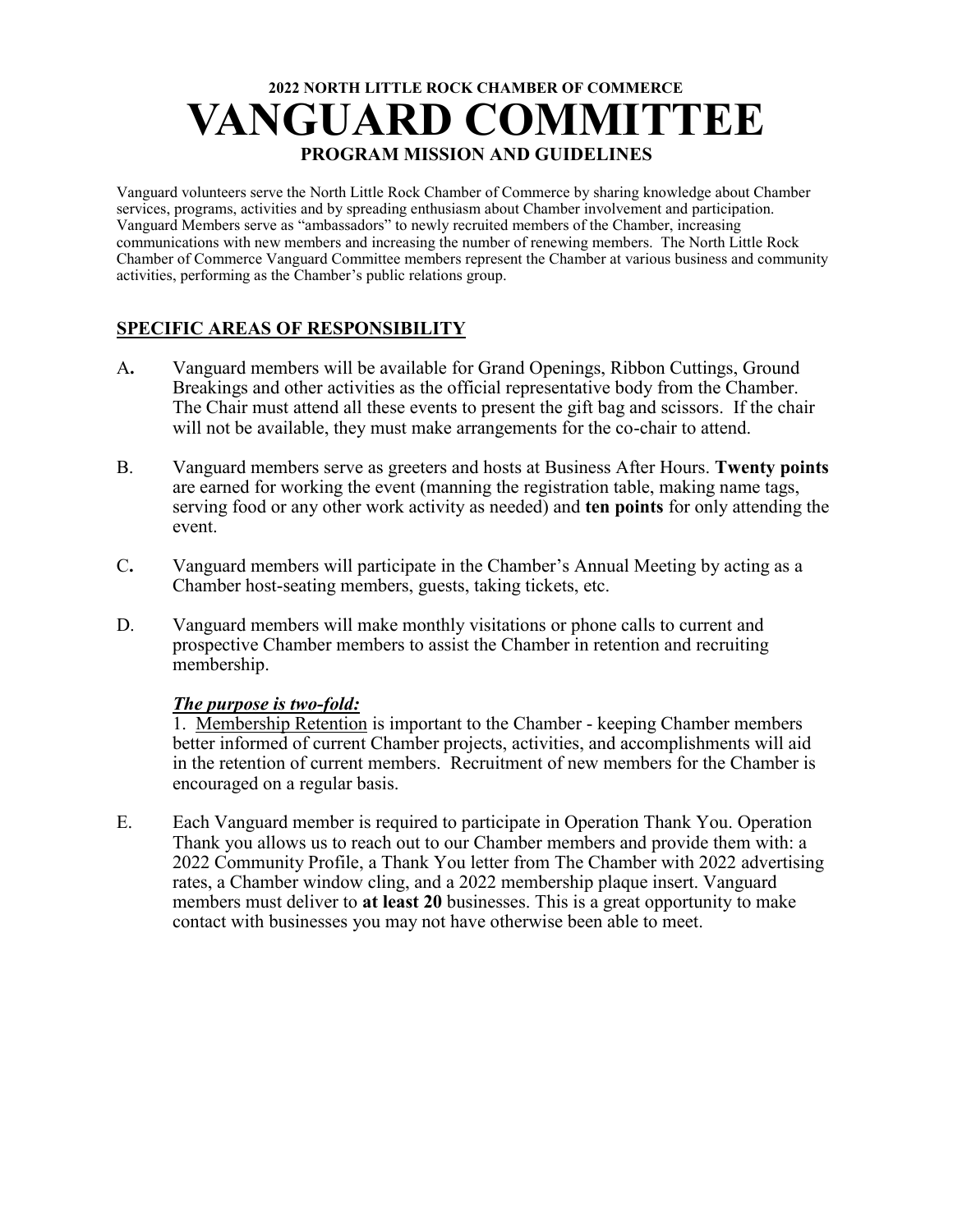#### **VANGUARD MEMBERSHIP**

- A. Vanguard members will be employees from member firms that are in good standing with the Chamber.
- B. More than one representative per firm may serve as a Vanguard member. (member firm's size will determine number of representatives).
- C. Membership in Vanguard will not exceed 40 active members.
- D. Upon the resignation of a Vanguard member, the vacant position does not automatically stay with the firm that employed them. The membership remains that of the volunteer (provided the volunteer's new employer is a Chamber member).
- E. The Chamber will provide the FIRST name badge for each Vanguard member to be worn at all Chamber related events. After that nametags are \$5.
- F. Vanguard members will agree to the Guidelines of the organization herein.

#### **PARTICIPATION REQUIREMENTS**

- A. Vanguard members will be **required to attend at least 50 percent of regular monthly meetings per year** and may **not** miss three consecutive monthly meetings.
- B. Vanguard members are strongly encouraged to attend all scheduled events, such as Grand Openings, Ribbon Cuttings, etc. that are held on weekdays. Vanguard nametags should be worn at all events.
- C. Vanguard members will not be allowed to miss three consecutive events. Excused absences will be reflected on attendance records and monitored by the Chamber. Excused absences will be acknowledged only if the Vanguard member calls in the day BEFORE the event takes place. Special exceptions to this requirement may be made by the Vanguard Chairperson(s) and Chamber staff.
- D. Failure to comply with Vanguard requirements will result in removal from the group. The Vanguard Chairperson(s) and Chamber staff will make the final decision in removing an inactive member from the group.
- E. There will be a 90 day probation period for each new Vanguard member. During this time the Chairperson and Chamber staff will orientate the new volunteer as well as monitor their attendance activity.
- F. There will be a Vanguard Membership Committee of at least (3) three people to do the following:
	- \* Review and approve any Vanguard application (Chamber Staff has final approval)
	- \* Meet with New Vanguard members to go over Committee Guidelines and answer any questions.
	- \* Call to check on anyone who misses a meeting and hasn't let us know.
	- \* Call to check in on any Vanguard member who misses 3 ribbon cuttings in a row.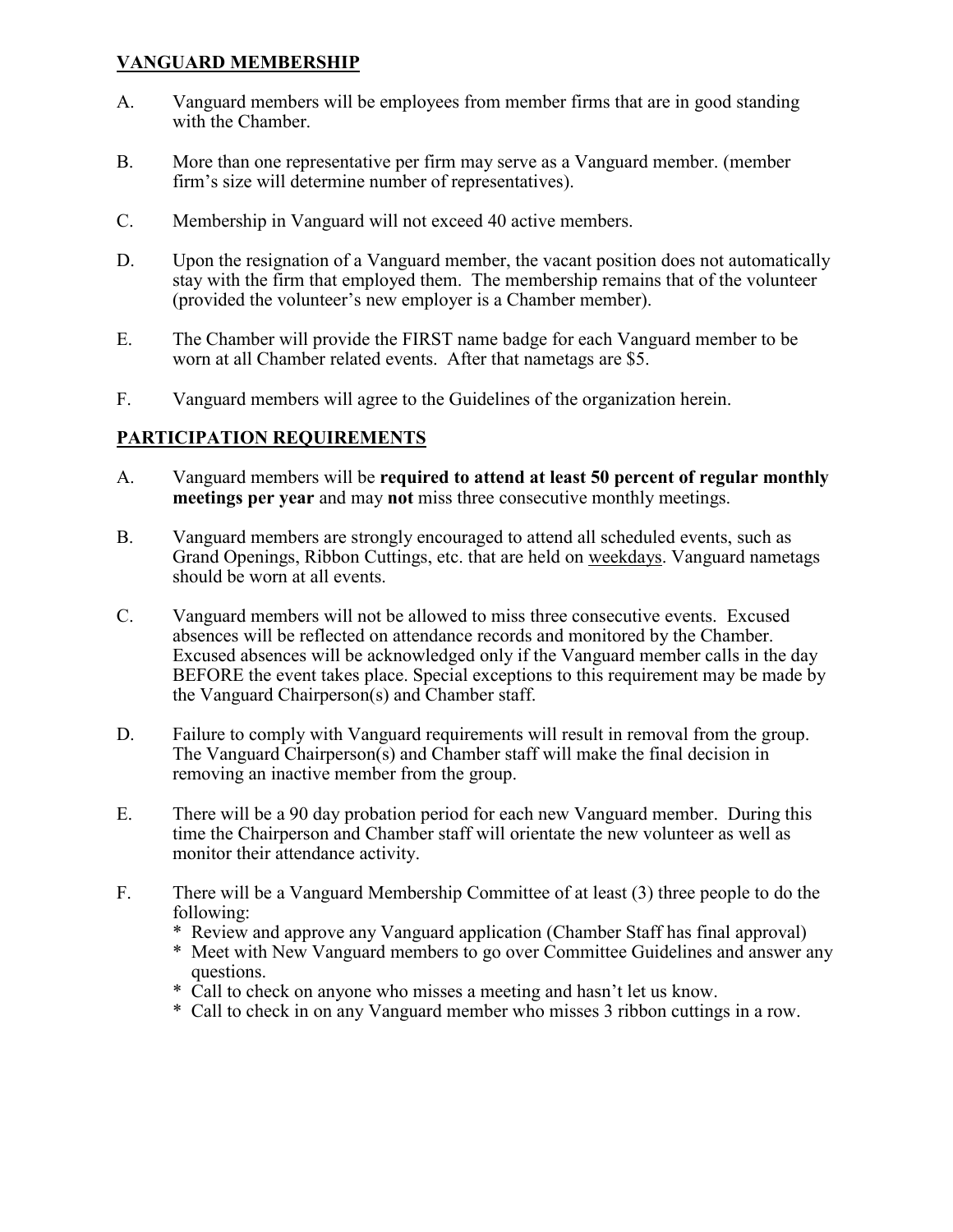- G. There will be no inactive status other than special exceptions approved by the Chairperson(s)and Chamber staff. If a member is unable to meet attendance requirements and wishes to be a Vanguard member at a more convenient time his or her application will be placed at the top of the waiting list, and at first opportunity his or her membership will be reinstated.
- H. Any request for exception to the above requirements will be brought to the attention of the current Chairperson(s) and the Chamber staff.

#### **VANGUARD MEMBERSHIP APPLICATION**

- A. Application for membership should be made in writing and directed to the Vanguard Chairperson(s)and Chamber Staff Coordinator.
- B. Perspective Vanguard members will need to communicate with the Chairperson to verify their interest in the Vanguard Committee.
- C. Applications will be dated and timed as received and kept on a waiting list. Vacancies will be filled from the waiting list in order of the date the application was received and

#### **MONTHLY MEETINGS**

- A. Vanguard Committee meetings are held on the 2nd Thursday of each month and will begin with 10 minutes of networking and called to order at 4:40 pm.
- B. Vanguard members who miss three consecutive meetings, without good reason, will be replaced. A list of meeting dates and locations will be distributed. The monthly meetings offer recognition, interesting and informative programs and an opportunity to contribute to the planning of volunteer activities.
- C. Vanguard members will take turns hosting monthly meetings. The meeting locations will be coordinated through the Chamber Staff Coordinator. The host will be awarded 25 points.
- D**.** All meetings will begin promptly and will not exceed one hour in length.

#### **CHAMBER RESPONSIBILITIES**

- **A.** The Chamber Staff will notify Vanguard members of all events. As much advance notice as possible will be given. Background information about the activity will be provided when available. Attendance records for each function will be kept by the Chamber.
- **B.** An attendance sheet will be available for initials from all Vanguard members attending each function in order to register attendance. Members are responsible for ensuring their initials are noted beside their name.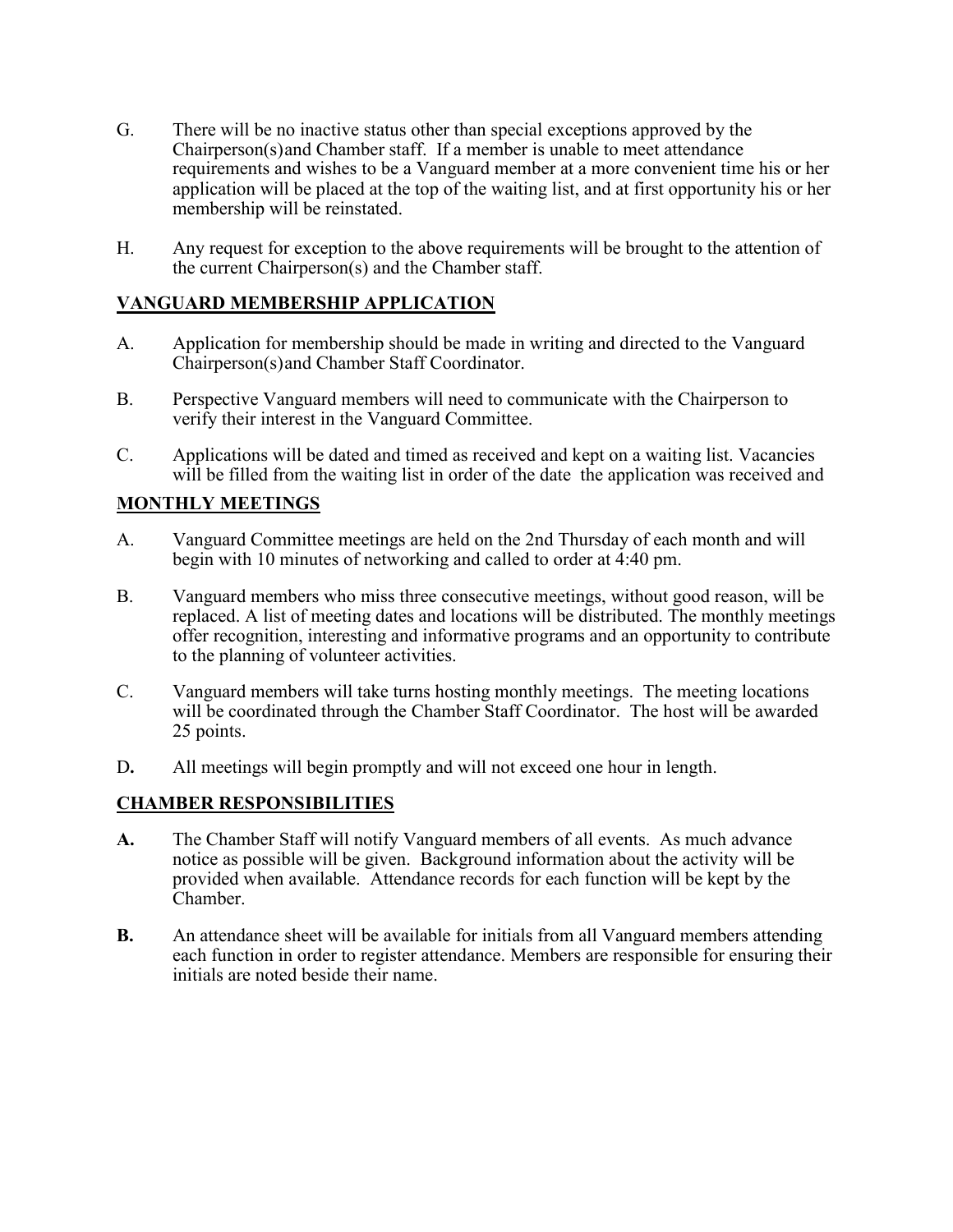#### **VANGUARD COMMITTEE POINTS, AWARDS and RECOGNITION**

Continued membership within the Vanguard Committee is based on participation. The following allocates points earned for various activities:

| Monthly Committee Meeting Attendance                                | 10 Points  |  |
|---------------------------------------------------------------------|------------|--|
| Hosting a Monthly Committee Meeting                                 | 25 Points  |  |
| Bring a Visitor to the Monthly Meeting/Ribbon Cutting,              |            |  |
| Ground breaking, etc.                                               | 20 Points  |  |
| <b>Recruiting New Vanguard Member</b>                               | 20 Points  |  |
| Ribbon Cutting and Ground Breaking Attendance                       | 30 Points  |  |
| **We are deducting 30 points if you RSVP "yes" but do not show up** |            |  |
| Attending an Event Only (Listed below)                              | 10 Points  |  |
| *Attending and Working an Event (Listed below)                      | 30 Points  |  |
| A Night at the Rep                                                  |            |  |
| <b>Annual Meeting</b>                                               |            |  |
| <b>Baggo for Business</b>                                           |            |  |
| <b>Bowling for Business</b>                                         |            |  |
| <b>Business After Hours</b>                                         |            |  |
| <b>FYI</b> Luncheons                                                |            |  |
| Golf Tournament                                                     |            |  |
| New Chamber Member Visitation (in person)                           | 50 Points  |  |
| Chamber Member Call, Email, Note                                    | 25 Points  |  |
| Recruiting a Chamber Membership                                     | 50 Points  |  |
| <b>Selling Various Event Tickets</b>                                | 10 Points  |  |
| <b>Operation Thank You Deliveries</b>                               | 25 Points  |  |
| <b>Retention Visits (Quarterly)</b>                                 | 25 Points  |  |
| ANNUAL Bonus Point Opportunities Include but not limited to:        |            |  |
| Most NEW Chamber Member recruitment                                 | 2500Points |  |
| Ribbon Cutting Attendance 95%                                       | 2000Points |  |
| New Member Visits (100)                                             | 2500Points |  |
| Operation Thank You (100) Delivered                                 | 2000Points |  |
| Retention Visits (20)                                               | 2000Points |  |
| Working at EVERY event                                              | 1000Points |  |
|                                                                     |            |  |

The Vanguard Committee "Vanguard of the Month" is based on the highest number of points accumulated throughout the month and results in recognition of the Vanguard member. The winner will receive a certificate of appreciation and a \$25 Check. "Vanguard of the Year" will be based on the highest number of points accumulated throughout the year. There is a first, second and third place winner. Prizes are \$750, \$500, and \$250. We will also recognize monthly and annual winners and their business on the FYI dropdown screen, the Chamber marquee, and on our social media.

**\*Sign up sheets for working Chamber events will be available at the meeting, then via email. The time slots will be filled on a first come, first serve basis. Working the event includes: greeting members at the door, helping with name tags, and assisting Chamber staff as needed.**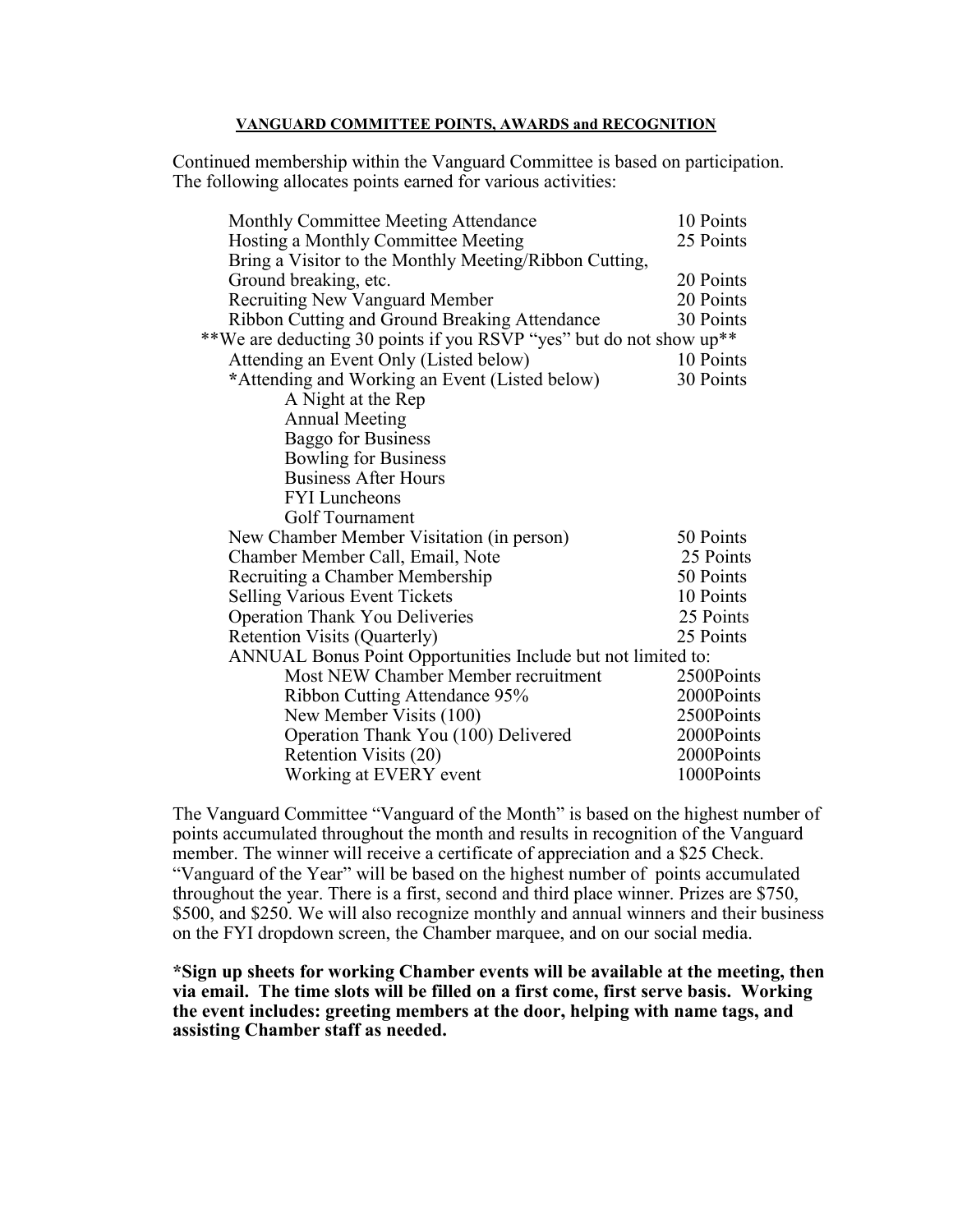#### **2022 NORTH LITTLE ROCK CHAMBER OF COMMERCE**

### **VANGUARD COMMITTEE APPLICATION FOR SERVICE**

*Complete this official application to be eligible for acceptance as a member of the Chamber's Vanguard Committee . Be one of 40 professional volunteers that serve the Chamber by sharing knowledge about Chamber services, programs and activities and by spreading enthusiasm about Chamber involvement and participation. Vanguard Members serve as "mentors" to newly recruited Chamber members increasing communications and increasing the number of members renewing annually.*

| Name              |                                                                                                                                                                             |
|-------------------|-----------------------------------------------------------------------------------------------------------------------------------------------------------------------------|
|                   |                                                                                                                                                                             |
|                   |                                                                                                                                                                             |
|                   |                                                                                                                                                                             |
|                   |                                                                                                                                                                             |
| <b>EMPLOYMENT</b> |                                                                                                                                                                             |
|                   |                                                                                                                                                                             |
|                   |                                                                                                                                                                             |
|                   | Why would you like to be on the Vanguard Committee?<br><u>Letting</u> 2020 and 2021 and 2021 and 2021 and 2021 and 2021 and 2021 and 2021 and 2021 and 2021 and 2021 and 20 |
|                   |                                                                                                                                                                             |
|                   |                                                                                                                                                                             |
|                   | Please give your definition of the Chamber of Commerce and it's purpose in the community:                                                                                   |
|                   |                                                                                                                                                                             |
|                   |                                                                                                                                                                             |
|                   | List key Community activities that you are involved in and leadership positions:                                                                                            |
|                   |                                                                                                                                                                             |
|                   |                                                                                                                                                                             |

The benefits of being on Vanguard are PRICELESS! We are glad you have decided to make the commitment to be on this committee!